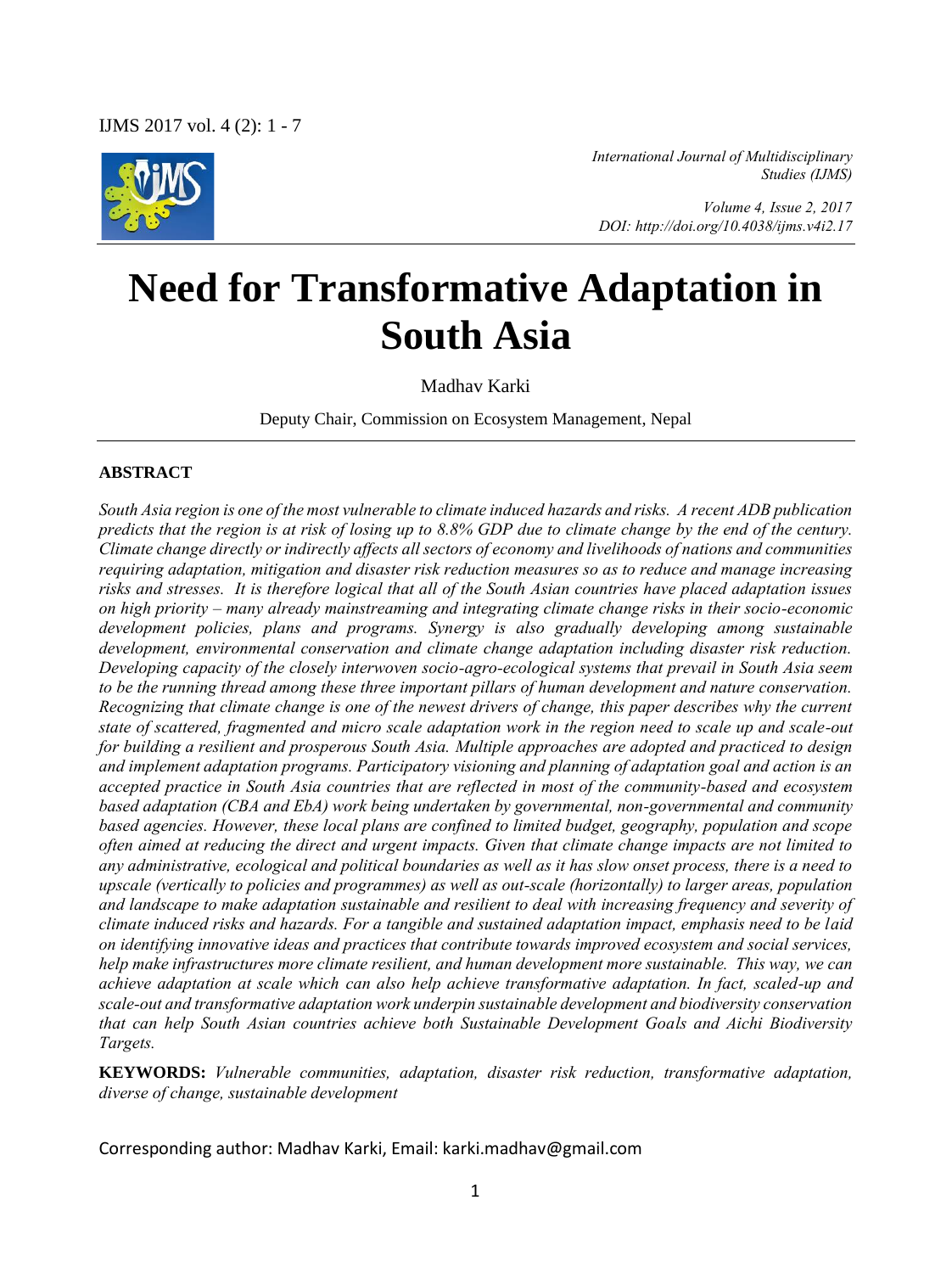## **1. BACKGROUND AND INTRODUCTION**

South Asia is one of the most vulnerable subcontinents to climate change. Rapid melting of Himalayan glaciers, increasing frequency and intensity of extreme events such as floods, droughts and cyclones followed by unprecedented hydrological disasters and damages to lives and properties mean that South Asian population has to scale-up and scale-out on-going adaptation efforts. Scaling up and scaling out are emerging concepts on adaptation planning and implementation to respond to growing climatic and non-climatic vulnerabilities faced by poor, disadvantaged and resource poor households and communities. It focuses on scale, skill, and speed that are the attributes of transformative adaptation. It is an idea that goes beyond the business as usual (BAU) adaptation approach which in most of the South Asian countries is characterised by unplanned or autonomous adaptation. The transformative adaptation is based on innovative, novel and game-changing idea. Policy makers and donors at all levels are pressing for adaptation solutions that are scalable and transformational in response to rapidly changing nature and scale of the climate vulnerability and impact. Many governments are reforming policies to encourage scalable adaptation (e.g. National Adaptation Plan or NAP) because upscaling and out-scaling are necessary for mobilising maximum adaptation funding from development partners and generating benefits to vulnerable communities, people and their physical and organizational assets.

#### **1.1. Why current adaptation efforts need to scale-up and be transformative?**

Most of on-going adaptation interventions in South Asia and elsewhere in developing countries involve incremental approaches intended to protect and sustain existing systems and practices. A recent review by OXFAM (Sterrett, C, 2011) concluded that "adaptation efforts in South Asia have so far been fragmented, lacking a strong link between

2

national climate change strategies and plans, and existing disaster risk reduction, agricultural, and other relevant policies". For example community based adaptation (CBA) is commonly practiced in most of the SAARC countries which remains narrow focused on soft measures such as capacity building and institutional coordination. In recent years, there is move to promote new breed of adaptation that is popularly known as Ecosystem based adaptation or EbA.

#### **1.2. What are EbA and CBA?**

The CBD expert group has defined EbA as 'the use of biodiversity and ecosystem services to help people adapt to the adverse effects of climate change' (CBS, 2010). The approach includes 'sustainable management, conservation and restoration of ecosystems, as part of an overall adaptation strategy that takes into account the multiple social, economic and cultural co-benefits for local communities' . Typical EbA activities and benefits accrued include: a) maintaining and restoring "natural infrastructure" such as critical watersheds; b) protecting and restoring natural areas of cultural or religious significance, c) enhancing the availability of natural resources as a source of food, water and biodiversity; d) supporting indigenous peoples and local communities to adapt to climate change; and e) maintaining connectivity of ecosystems in production landscapes to provide habitats for threatened floras and faunas.

Community-Based Adaptation (CBA) has been defined as, "a community-led process, based on communities' priorities, needs, knowledge and capacities, which should empower people to plan for and cope with the impacts of climate change." (Reid *et al*., 2009). It is also known as the Human Rights Based approach to climate change adaptation (CCA). Typical CBA activities include: a) livelihoods resilience (examples: drought tolerant crops, income diversification etc.); b) disaster risk reduction to minimize the impact of hazards; c) capacity strengthening of local civil society and government institutions;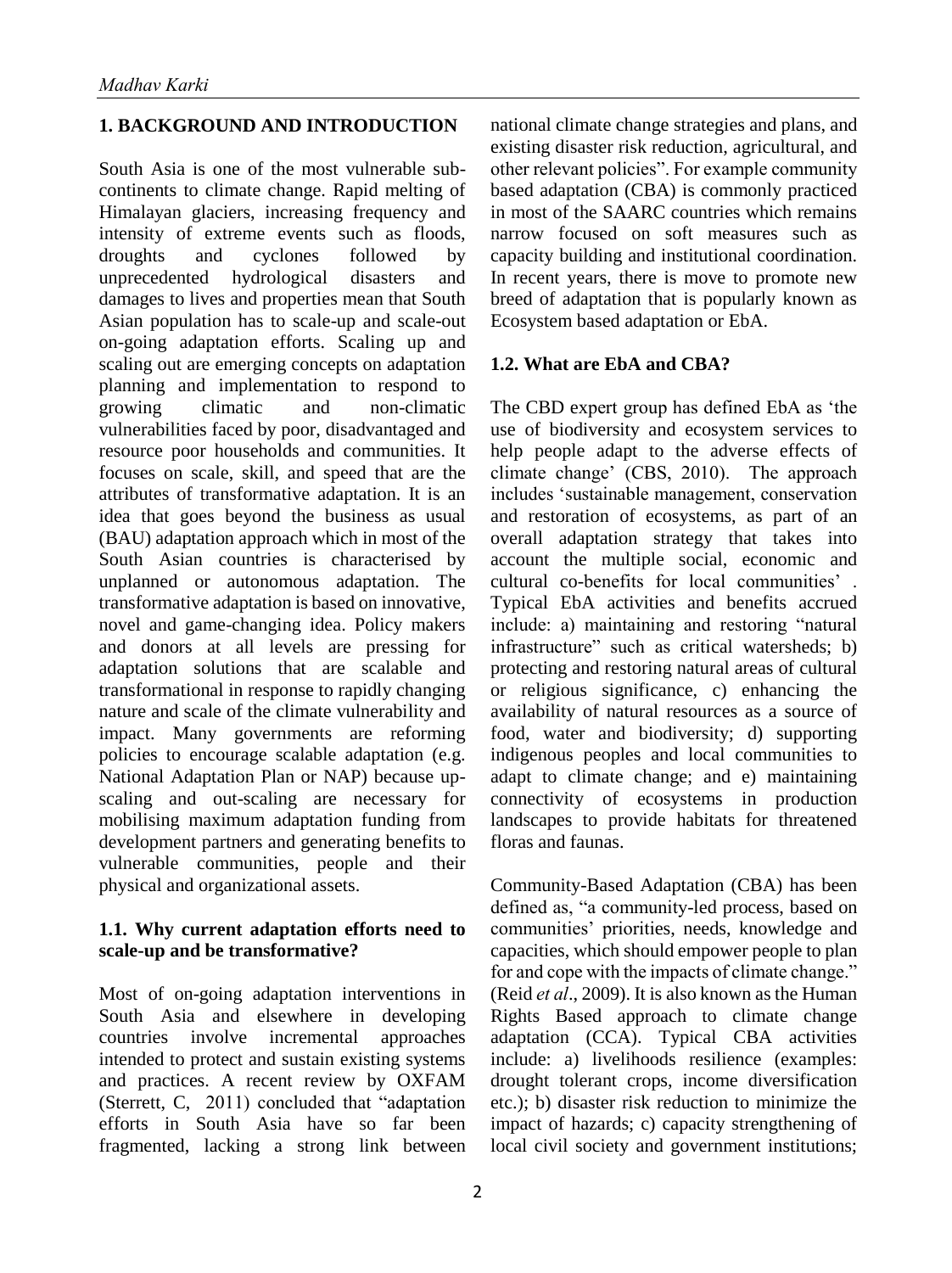and d) advocacy and social mobilization to address the underlying causes of vulnerability, including poor governance.

# **2. LIMITATIONS OF EBA AND CBA**

Recognizing the integral relationship between ecosystems and livelihoods and the threat and risk of climate change to the vulnerable communities and fragile ecosystems, EBA is being promoted by conservation and development organisations especially in mountains and coastal areas in South Asia. Many successful case studies and pilots exist in EbA but most of them lack scientific vulnerability assessment and robust evidence of their effectiveness to address the climate driven risks and hazards. There are also few case studies on either the cost-effectiveness of EbA or on the assessment of its social value since most impacts of climate change often disproportionately affect the most vulnerable communities. There are also scattered literature and knowledge gaps with respect to EbA. Empirical materials relevant to EbA are dispersed in forest and natural resource management, disaster risk reduction and agroecology. Evidence and lessons learnt from these disciplines have not been well collated and widely shared to inform decision makers to decide on best adaptation options. It is felt that EBA assumes that extant ecosystems deliver services on which people depend indicating a need for more emphasis on human-capacity building as done by the CBA.

CBA also has a number of limitations. For example, a majority of people in mountain, coast land and dry land contexts depend on ecosystem goods and services. But CBA does not directly consider improving the quality and quantity of ecosystem goods and services or natural resources as well as biodiversity explicitly while designing adaptation strategies. CBA also does not consider improving the human induced management capacity building to improve and sustain the flow of specific ecosystem services (e.g. forest products).

# **3. NEED FOR INTEGRATING EBA, CBA AND DRR THROUGH TRANSFORMATIVE ADAPTATION**

Conceptually, all adaptation tools especially CBA and EBA but also the disaster risk reduction measures are people-centred and aim at reducing the damage to lives and livelihoods. Since in South Asia over 60% of the population draw their livelihoods from Agriculture including natural resources, ensuring sustained flow of ecosystem goods and services is must in people-centred adaptation. Such adaptation should aim to scale up and advocate communitydriven process and address ecological and social complexity prevailing in a particular locality or an ecosystem. There is a need to recognize the relevance of local specificities since adaptation is essentially and inevitably done at local scale. Integrated approaches in which both society and nature based solutions are packaged under one umbrella adaptation scheme have a better chance to forcefully address shortcomings of not only the EbA and CBA but also others. Such an adaptation is both people and ecosystem-centred adaptation which is defined as "adaptation planning and action that adheres both to human rights-based principles and principles of sound environmental management and successfully manage climate variability and long-term change" (ELAN, 2010). This is close to what IPCC calls a Transformative Adaptation.

# **4. APPROACH TO TRANSFORMATIVE ADAPTATION**

Transformative adaptation is defined as "Adaptation that changes the fundamental attributes of a system in response to climate and its effects", (IPCC, 2014). Scaled-up adaptation leads to "more quality benefits to more people over a wider geographic area more quickly, more equitably and more lastingly". This is a vertical process and involves expansion from grassroots organizations to local, sub-national to national institutions and policies. Scaled-out adaptation involves activities that show expansion in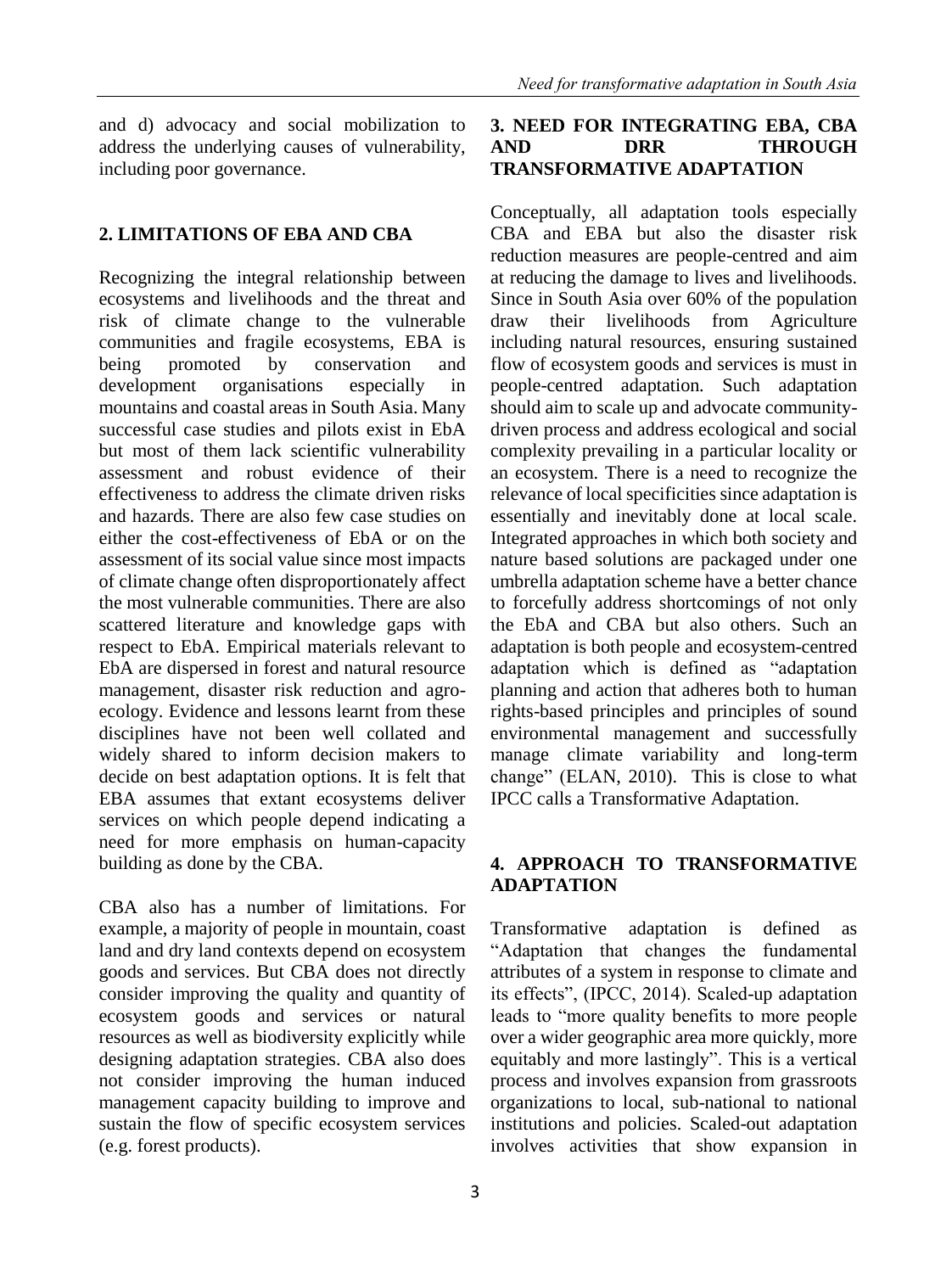quantitative scale and/or size covering more partners and beneficiaries in larger geographical areas spending higher budgets.

More than one process can happen at the same time. Scaling up is using knowledge, information, capacity and lessons learned from good adaptation practices to inform local, provincial and national-level policies, plans, programs and also leads to network formation. Scaled-out adaptation benefits more people in more vulnerable communities, in significantly larger numbers quickly, equitably, and lastingly. It is a horizontal process that refers to geographical spread or replication on a larger beneficiary scale, from hundreds to thousands or millions of people. This shows that transformative and scaled-up and scaled-out adaptation solutions are both complimentary and synergistic.

#### **5. PATHWAYS FOR TRANSFORMATIVE OR SCALED-UP ADAPTATION**

As mentioned above, transformative adaptation leads to "more quality benefits to more people over a wider geographic area in a faster, more inclusive and more sustainable manner compared to comparable work." It is both a vertical and horizontal process and involves expansion from the level of grassroots organizations, villages to municipalities, provinces, and country level institutions and policies. For example transformation of ecosystems will be a permanent shift to an alternative stable ecosystem state and can be characterised by resilient socio-ecological systems based on resilient thinking (Walker *et al*., 2004).

In a transformed ecosystem, goods and services are more aligned to the needs of both the concerned society and ecology. Transformation of decision making system in adaptation is characterized by: a) network based partners; b) multiple source of knowledge, and c) equitable access to resource (Gorddard *et al*., 2016) which are vital elements in the A@SP project activities.

# **6. TRANSFORMATIVE ADAPTATION NEEDS TRANSFORMATION CAPACITY DEVELOPMENT**

In climate change adaptation, evidence from the ground (WRI, 2015) indicates that currently available capacity building efforts are fragmented, scattered and spread out too thin. However, new and enhanced capacity is essential to enable the type of change that can help stakeholders to negotiate co-management and engage in co-production (e.g. PES mechanism) or benefit from climate services and technological support (e.g. Chaffin *et al*., 2016). Therefore, transformative adaptation, first and foremost, will need transformative capacity development and adaptive and transformative governance. This will prepare the partners to undertake the type of change that enables them to design and implement transformative adaptation. For example, socio-economic and ecosystem based adaptation (EbA) opportunities requires specific types of capacity for multihazard based vulnerability impact assessment, biodiversity conservation and ecosystem management (Dixit, Karki *et al.*, 2015). Similarly, CBA requires community mobilization and social and environmental awareness raising and adaptive capacity building.

Policy makers, adaptation managers, capacity building organizations including universities in South Asia should proactively develop and enhance cross-sectoral partnerships and rapid learning to promote transformational approaches to adaptation. Since climate change vulnerability and impacts are becoming more severe every year, especially in highly vulnerable countries like Sri Lanka, Bangladesh, Nepal, and Afghanistan, adaptation has to go beyond the business as usual (BAU) approach and move in the trajectory of transformational pathways. South Asian countries need adaptation that seeks to replace fragile systems with new or functional ones to better meet the unpredictable nature of future climatic change. Most of the adaptation work currently being undertaken in the above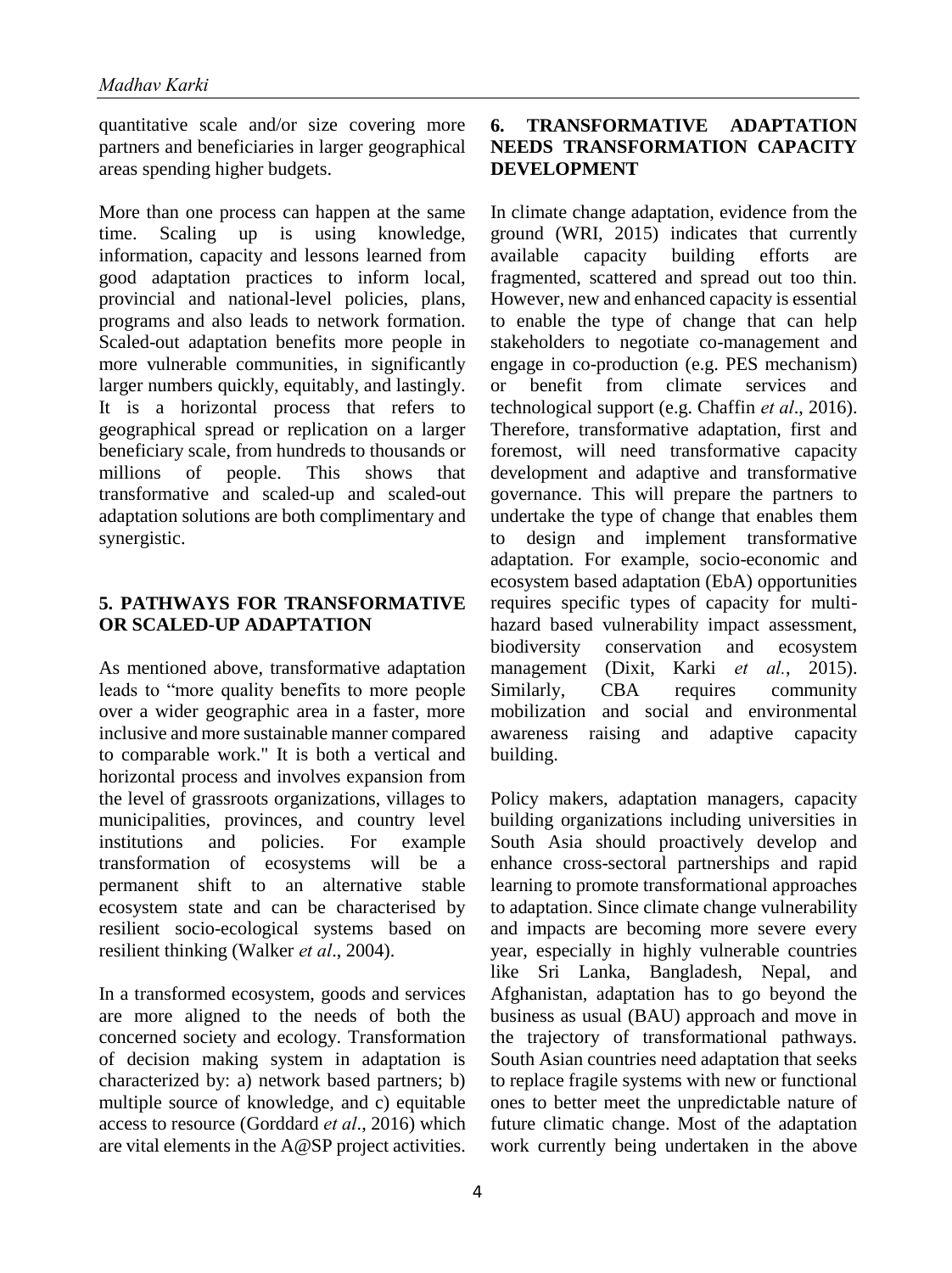countries aims at doing incremental adaptation but most of them fail to achieve what they set out to accomplish. These activities essentially try to fill in identified 'adaptation deficiencies', or 'gaps' and in this effort also, most of the initiatives fail to achieve the expected outcomes as adaptation needs are constantly outpacing the adaptation responses. This is actually why we need scaling-up and scaling-out to fill in the expanding gap and to be able to achieve the transformative quality of adaptation that the IPCC recommended way back in 2014 (IPCC, 2014).

# **7. CONCLUSION**

Climate change adaptation is a national priority for South Asia. But current adaptation activities are fragmented, scattered and output based. They are incoherent as shown by plethora of acronyms: EbA, CBA and DM, DRR and others. Obviously these activities also have overlaps and redundancy. There is an urgent need to plan adaptation in line with sustainable development as clearly demonstrated by the UN's sustainable development goals (SDG). Mountain EbA in Nepal has been rightly called the Paristhikiya Pranalima Adharit Anukulan (Socio-ecological system based adaptation), which is the recognition of the specificities of mountain societies and their uniqueness. Similarly, in the island nation of Sri Lanka, adaptation has to also be based on combined human-ecosystem and technology based framework. It can be therefore argued that transformative adaptation can promote holistic, integrated, adaptive, multiscale, multi-stakeholder and multi-disciplinary adaptation toward building resilient communities, ecosystems and country as a whole in South Asia. Some of the suggestions for moving on this transformative direction, especially in vulnerable countries such as Bangladesh, Nepal and Sri Lanka are outlined below.

1. Adaptation projects should be treated as components of the larger sustainable development programme and be integrated in the broader landscape-level environment and development programme from the very beginning;

2. Adaptation is an on-going process and essential should play complementary and a `critical gap filling' role and be made part of larger government policy and programme;

3. Many of the current adaptation programmes are not very different from the traditional and government run initiatives (e.g. watershed management, catchment conservation and degraded land restoration) and programmes); future adaptation programmes therefore should not do more of the same but add value, sharpen focus and deepen the impact of the existing programmes.

4. Enabling regular and active participation of all the central agencies from Village and Municipality to the Centre is one of the key requirements for achieving adaptation impacts;

5. To become transformative adaptation initiatives must mobilise and engage all the communities in a landscape or river basin/subbasin level in a mass scale for ensuring outcome achievement;

6. Scaled-up adaptation activities are demand-based, mainstreamed, and integrated, and generate best practices that are both replicable and up-scalable;

7. Such activities have high local ownership (e.g. river training, degraded land restoration/rehabilitation, and water source protection work) and are operating under popular community forestry, local water management and smart agriculture programmes.

8. Finally, transformative adaptation interventions should have strong linkages with the concerned Government's flagship programmes such as the National Adaptation Plan of Action (NAPA), National Adaptation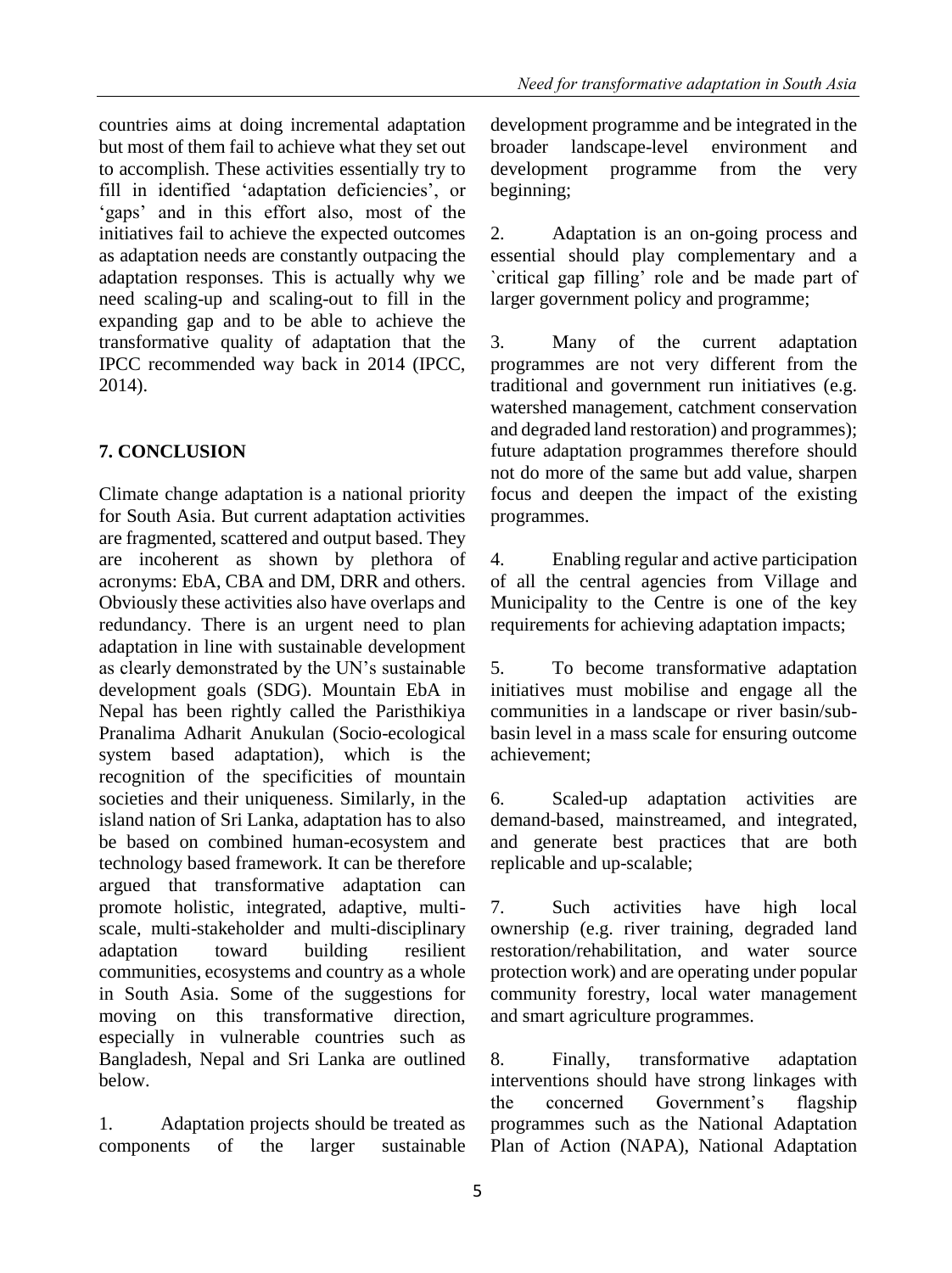Plans (NAP); National Biodiversity Strategy and Action Plan (NBSAP) and Nationally Determined Contribution (NDC) of Paris Agreement; and Sustainable Forest Management.

#### **REFERENCES**

CBD. Introduction to Ecosystem-based Adaptation: A nature-based response to climate change; global ecosystem-based adaptation in mountains programme; 2010. Available at file:///E:/A@S/PDF/learningbriefnaturebasedres learningbriefnatureb.pdf.

DAGNET Y, NORTHROP E & TIRPAK D. How to Strengthen the Insitutional Architecture for Capacity Building to Support the Post-2020 Climate Regime. Working Paper. Washington, DC: World Resources Institute. 2015. Available online at a state of  $\alpha$  at a state of  $\alpha$  at a state of  $\alpha$  at a state of  $\alpha$  at a state of  $\alpha$  at a state of  $\alpha$  at a state of  $\alpha$  at a state of  $\alpha$  at a state of  $\alpha$  at a state of  $\alpha$  at a state of  $\alpha$  at a s http://www.wri.org/publications/capacitybuildin g

DIXIT A, KARKI M & SHUKLA AK. Vulnerability Impact Assessment and Adaptation Planning in Panchase. Ecosystem Region Nepal. Kathmandu: Institute for Social and Environmental Transition-Nepal/UNEP/UNDP/BMU; 2014. Available at http://reliefweb.int/report/nepal/vulnerabilityand-impacts-assessment-adaptation-planningpanchase-mountain-ecological; ISBN: 978- 9937-8519-2-3

ELAN. Building poor and marginalized people's resilience to the impacts of climate change by promoting sound ecosystem management within an integrated approach to adaptation policy and practice. Available at www.elanadapt.net

EVERETT B, BARNETT C AND VERMA R. Evidence Review – Environmental Innovation Prizes for Development. DEW Point Enquiry No. A0405. London, DFID. 2011.

GOGOI E, DUPAR M, JONES L, MARTINEZ C & MCNAMARA L. CDKN. How to scale out community-based adaptation to climate change. Working Paper. 2014. Available at www.cdkn.org.

HUYER S, HANSEN J, ROSE A, VAUGHAN C & VAN HUYSEN T. What We Know about Gender and Rural Climate Services. Info Note: Preliminary Findings and Guidance. CGIAR/CCAFS; 2017. Available at https://cgspace.cgiar.org/rest/bitstreams/146698 /retrieve

IPCC. Climate change 2014: Impacts, adaptation, and vulnerability. Contribution of Working Group II to the Fifth Assessment Report of the Intergovernmental Panel on Climate Change. IPCC, Geneva, Switzerland. 2014.

LONSDALE K, PRINGLE P & TURNER B. Transformative adaptation: what it is, why it matters & what is needed. UK Climate Impacts Programme, University of Oxford, Oxford, UK. 2015. ISBN: 978-1-906360-11-5; © UKCIP 2015

MADHAV K, MOOL P & SHRESTHA A. Impacts of Climate Change on the Water and Ecological Security of the Himalayan Mountains and need for Adaptation through South-South Exchange. In: Climate Change and Water: Experiences from the Field. 2011. Available at http://ccwiwra.files.wordpress.com/2011/07/im pacts-of-climate-change-himalaya-andeanmountains.pdf

MADHAV K. Climate Change: Integrating Indigenous and Local Knowledge into Adaptation Policies and Practices: A Case Study from Nepal; Shifting Cultivation; CABI Publication (In Press). 2016.

MAHFUZ A & SUPHACHOL S. ADB. Assessing the Costs of Climate Change and Adaptation in South Asia. ISBN 978-92-9254- 510-9 (Print); 978-92-9254-511-6 (Electronic);